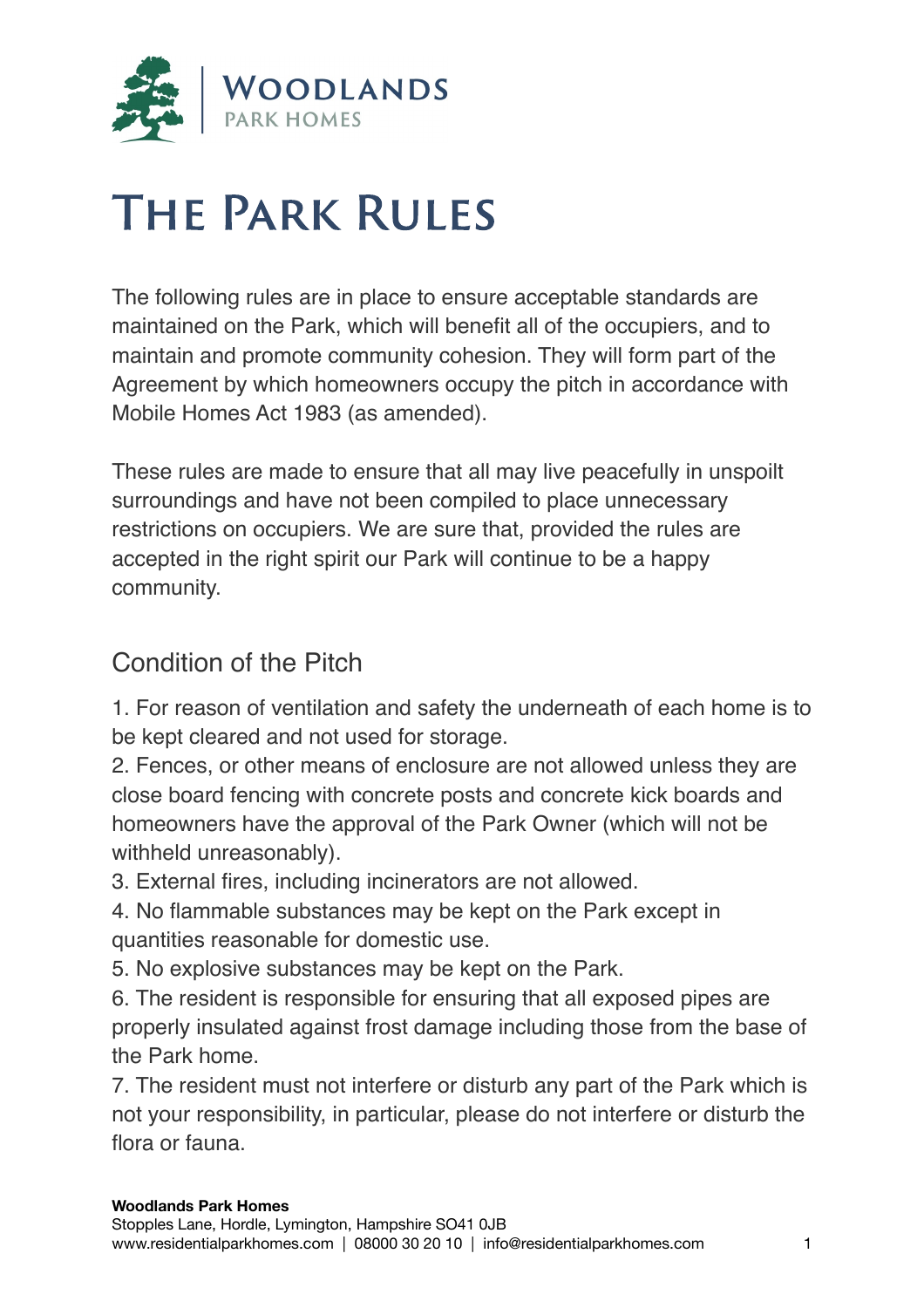

#### Storage

8. Only one storage shed and one garage is permitted on each pitch. For any new or replacement shed the design, size and standard of the shed must be approved by the Park Owner, in writing (approval will not be withheld unreasonably) and so positioned as to comply with Park's site licence conditions.

Any structure erected in the separation space between park homes must be non-combustible construction.

# **Refuse**

9. All occupiers are responsible for the disposal of all household, recyclable and garden waste in approved containers through the local authority service. Containers which include sacks, must not be over-filled and must be positioned with access for ease of collection. 10. The deposit of any refuse or unroadworthy vehicles on any part of the Park is strictly prohibited.

#### Business Activities

11. Occupiers must not use their Park homes, the pitch or the Park (or any part of the Park) for any business purpose.

#### **Occupiers**

12. No person under the age of 50 years may reside in a park home.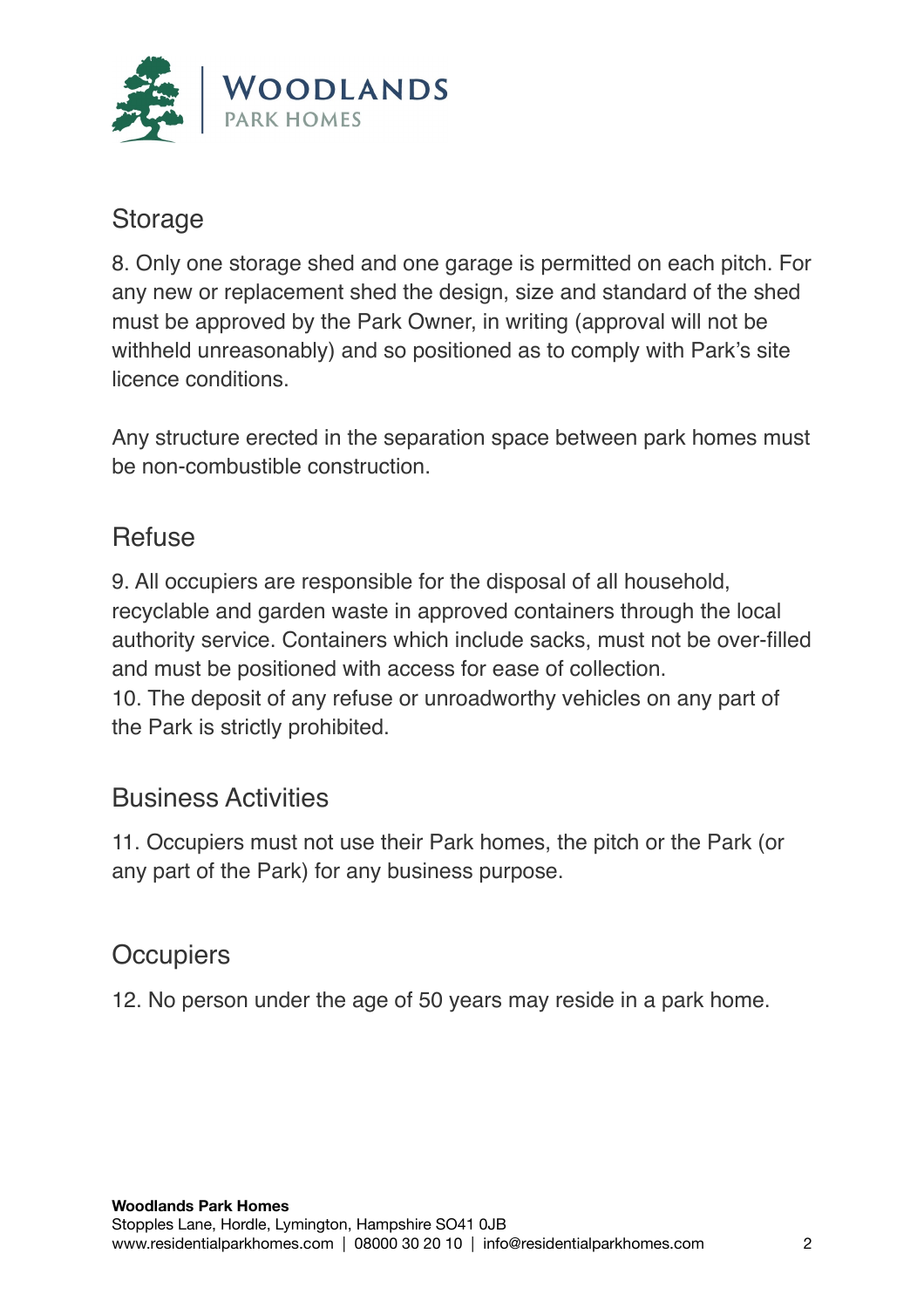

#### Nuisance

13. Musical instruments, MP3 players, CD players, radios other audio appliances and motor vehicles must not be used to cause a nuisance to others, especially between the hours of 10.30 pm and 9.00 am.

#### Pets

14. No more than one dog and no more than one domestic cat are permitted per Park home. Dog breeds subject to the Dangerous Dogs Act 1991 are not permitted on the Park. Any dog must be kept under proper control at all times and must be kept on a short leash when outside a homeowner's pitch. They should not be a nuisance or allowed to despoil the Park.

## Vacant Pitches

15. Access is not permitted to vacant pitches. Building materials, equipment and/or plant must be left undisturbed.

## Vehicles

16. All vehicles must be driven carefully on the Park and not exceed the displayed speed limit.

17. Parking is not permitted on the roads or grass verges.

18. Parking is only permitted on driveways or in parking spaces.

19. Other than delivery goods vehicles and services you must not park or allow parking of commercial vehicles of any sort on the Park including:-

Light commercial or light goods vehicles as described in the vehicle taxation legislation and vehicles intended for domestic use but derived from or adapted from such commercial vehicle.